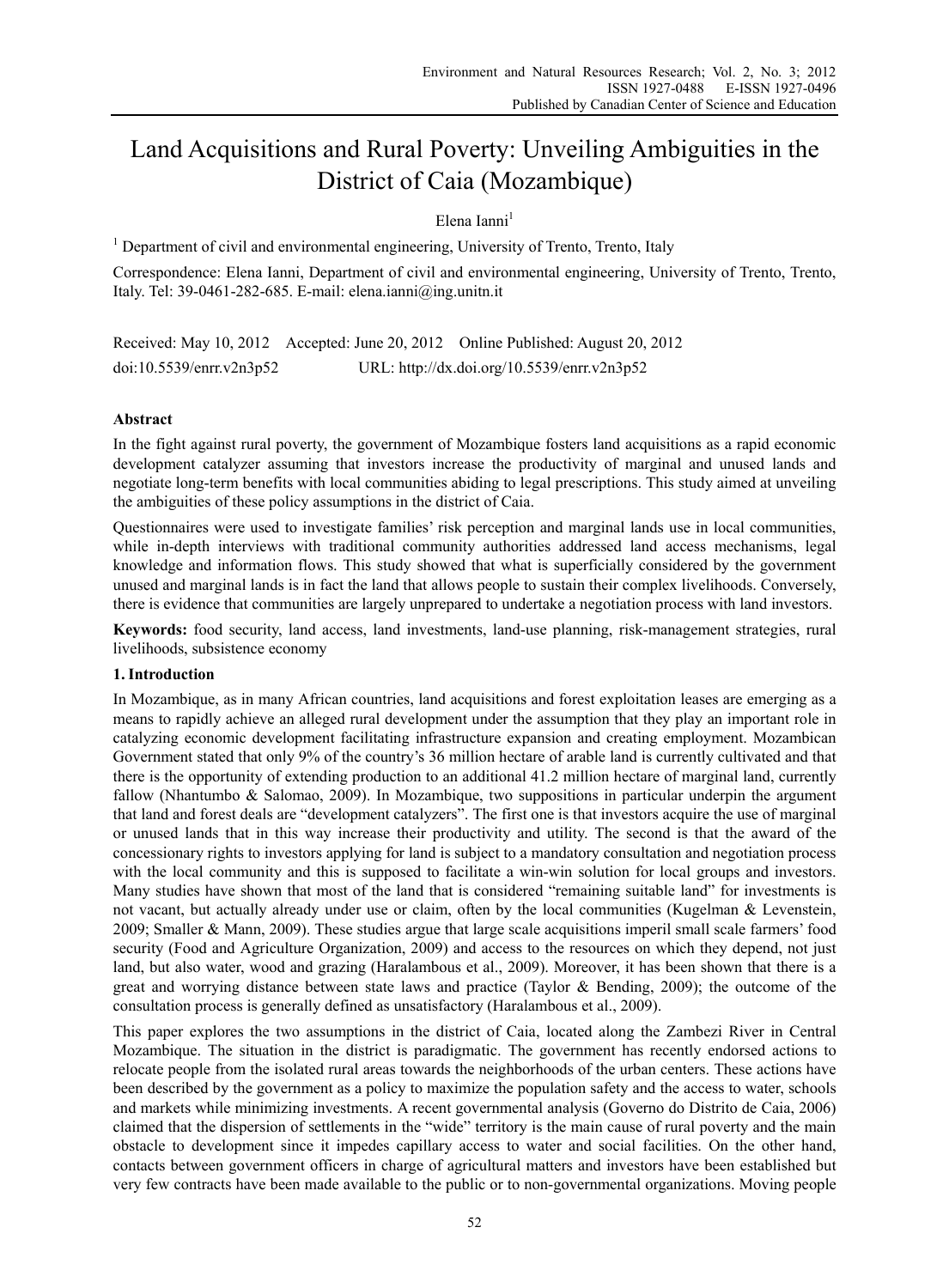from the forested interior sparked accusations of facilitating the permeation of great land investors to these marginal and wide areas. Two basic research questions were tackled in the district of Caia:

1. Is the land of the rural hamlets dispersed in the inner part of the district 'underutilized', 'uncultivated' or 'available' as claimed by the government?

2. Is community consultation between land investors and local communities in place and effective in the interior part of the district?

In order to answer the first question, families' livelihood strategies in the rural areas of the district were described. In order to answer to the second question, land access mechanisms were explored with the traditional authorities through in-depth interviews.

## **2. The Land Law in Mozambique**

In recent times focus on land transactions has impressively increased in academic research, in non-governmental organizations bulletins and in development agencies reports (Taylor & Bending, 2009; Hallam, 2009; Robertson & Pinstrup-Andersen, 2010). Cotula et al. (2009), in the most thorough review so far jointly published by IIED, FAO and IFAD, analysed land-based investments over five years in five African sub-Saharan countries and found that allocations total some 2 million hectares. A recent report issued by International Food Policy Research Institute estimates that since 2006, 15 to 20 million hectares of land were traded in negotiations or transactions in some 50 deals, mainly in Africa (von Braun & Meinzen-Dick, 2009).

The Mozambican Constitution, written in 1990, allows all forms of private property but land is specifically excluded. The key clause states that 'Land is the property of the State and cannot be sold or alienated in any other form, nor can it be mortgaged'. During the 1990s, the government became increasingly aware of the growing proliferation of land use conflicts. It also became aware of the fact that such a climate was not favorable for investments in the agricultural sector, either by local communities or by private commercial interests. Based on the 1990 Constitution, in September 1995 the National Land Policy was approved. The central declaration of intent of the land policy was to "safeguard the diverse rights of the Mozambican people over the land and other natural resources, while promoting new investment and the sustainable and equitable use of these resources".

The Land Law, approved in 1997, recognizes the *de facto* occupation by those occupying land according to customary norms and practices. Traditional land management systems continue to be the principal means by which the rural poor obtain access to land: customary tenure to this day accounts for 90 percent of land tenure rights. The law also recognizes that land may not be sold or alienated but it can be leased for the purpose of "use and fruition" (*direito de uso e aproveitamento*, DUAT). The Land Law foresees that DUATs are granted on a 50-year state leasehold, renewable for additional 50 years. Several procedural aspects are detailed in the law: concessions are subject to an agreement with the community that occupies the land under DUAT and to the approval by the district administrator. The agreement process includes mandatory meetings involving the community, the district administrator and neighboring communities, and a process of participatory delimitation of the area of the concession.

# **3. The District of Caia**

The district of Caia, Province of Sofala, lies in the lower tract of the Zambesi river basin. The population of the district is concentrated along the main communication corridor (i.e. the national road Beira-Sena along which the towns of Caia and Sena are located). In recent years, infrastructure has been developed and upgraded. The railway line connecting Beira to the coal fields of Moatize and to Malawi was restored, the colonial bridge in Sena was renewed, and a new bridge in Caia over Zambezi River was built. Thanks to the infrastructural improvements, along with the introduction of electricity, the city of Caia increased in population from 39,153 in 1997 to 55,010 in 2007 with an increment of 40.5 %. Sena and Caia have progressively assumed the shape and functions of rural towns (Diamantini et al., 2011) because urban living functions coexist alongside rural ways of life. Instead, the interior part of the district still maintains a distinct rural character, and basic infrastructure roads, schools and water wells-lack, or do not provide adequate services (Figure 1).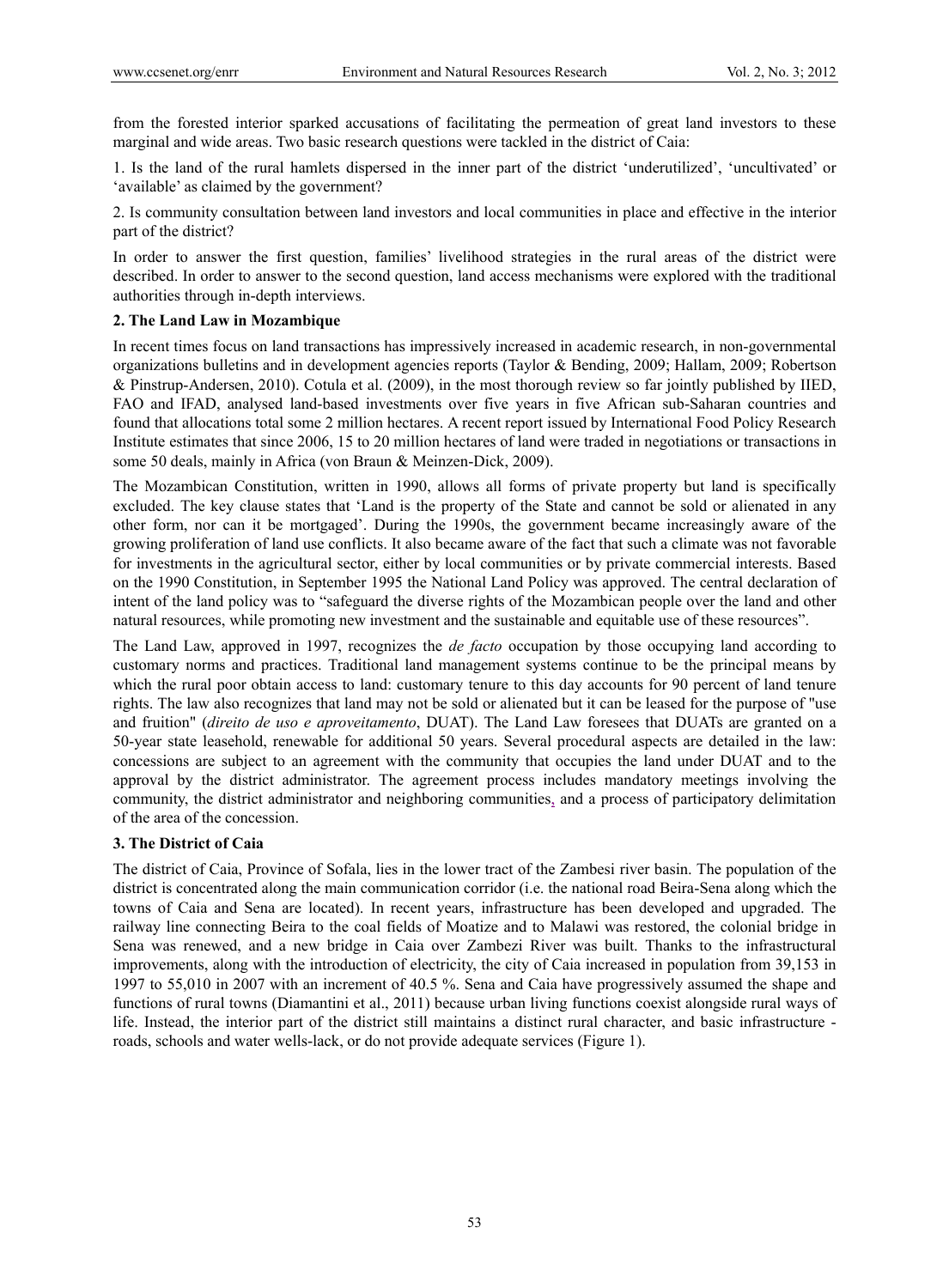

Figure 1. The district of Caia, Central Mozambique. The main communication corridor of the district is the national road along which the towns of Caia and Sena are located

#### *3.1 Geographical Definition*

The study area is included in the "Zambezian and Mopane Woodlands" ecoregion that extends throughout the lower-lying areas in the eastern portion of southern Africa. This ecoregion is characterized by the dominance of the tree Colophospermum mopane (Caesalpiniaceae), which is the sole canopy species throughout much of its range. Annual average rainfall generally ranges from 450 mm to 710 mm. The higher elevations in the south may receive up to 1,000 mm, with most precipitation falling between November and April. Temperatures vary between -4°C and 46°C, with a mean annual temperature range of 18°C to 24°C. The morphology is generally flat or gently undulating along the floors of the major river valleys, with average elevations ranging from 200 m to 600 m. This ecoregion is one of the most important areas for vertebrate diversity in southern Africa, particularly for mammals. The biota and associated natural processes have remained largely intact as a result of the extensive and well-maintained system of national parks and reserves. However, the Zambezi Valley portion of the ecoregion in Mozambique suffered a great loss of biodiversity during the civil war as soldiers and their families hunted many mammals due to famine. The dry deciduous forest that covers the majority of the district of Caia is defined by the local people as *mato,* distinguishing it from *floresta*, fragments of high canopy woodlands.

#### *3.2 Sena Communities*

Sena people of Caia, as western Bantu people according to the definition of Samson (1974), use to concentrate their dwellings and disperse their economic activities over a wide zone of exploitation. This is due to ecological conditions: firstly, the inland plateaux is characterized by large expanses of relatively uniform land and a sufficient variety of resources is rarely contained in small configurations. Secondly, finding a constant water supply source is a general issue. The main activity for families is agriculture and, as in most African cultures, women are responsible for the agricultural work. The villages in the rural areas of the district are characterized by dispersed settlements, the *muzi*, dotting the landscape. In a muzi the huts are arranged in a conventional semi or full circle around the courtyard. The central hut belongs to the chief's wife (the first) and the others are arranged on either side, according to their status. Each wife is entitled a house, with separate houses provided to the older boys and girls. Traditionally huts are sculptured out of the ground or weaved from locally grown thatch and wood. The administrative division of the Caia district is based on regulados, which are traditional units based on chieftainships. In the rural areas traditional authorities dominate: Regulo, Saphanda and M'fumo, in hierarchical order of descending importance.

In 2006, the regional government drafted a strategic development plan for the district. Limited agricultural production, insufficient drinking water sources, periodic floods and inadequate social infrastructure were identified as the main constraints. On the other hand, the presence of abundant water sources, high biodiversity in the forests, and soil fertility were described as the main strengths. On the basis of geographical and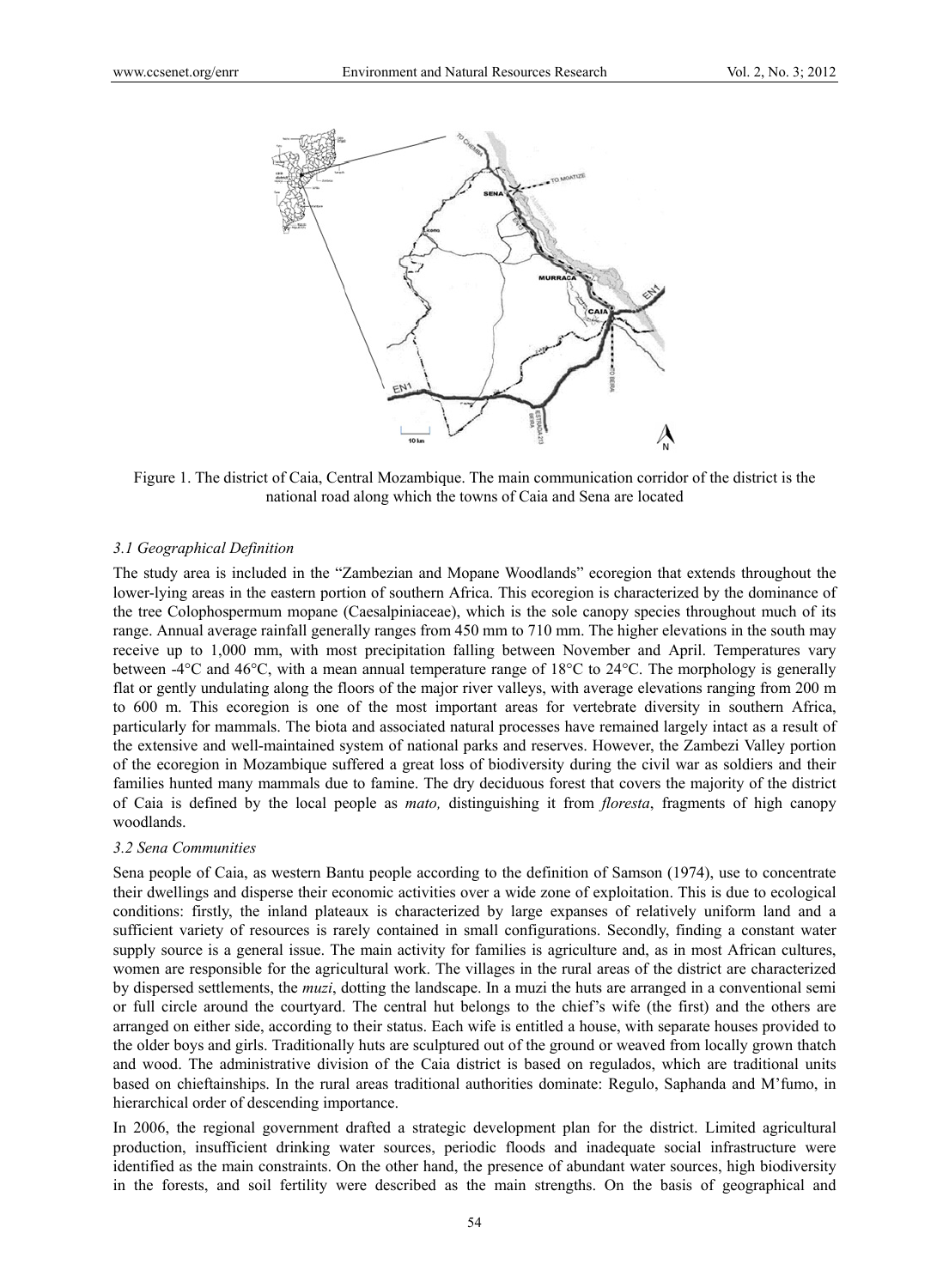

socio-economic criteria, the plan divided the Caia district into four areas (Figure 2):



Sub-region 1 – Area characterized by high population density;

Sub-region 2 – Area characterized by low population density and great agriculture potential;

Sub-region 3 –Area characterized by high forest density; and

Sub-region 4 – Lowlands subject to Zambesi river floods.

The government identified sub-region 1 as economically developed, sub-region 2 as a cluster of problematic communities, and sub-region 3 as a cluster of poverty. In the aftermath of the 2007 Zambesi River flooding, the government started a program to relocate the population from the sub-region 4 to areas of lower risk (sub-region 1) in villages named *reasentamentos*. The rationale and expected outcome was that the Zambesi River fertile floodplain should become unsettled. Also, the government recently endorsed actions to relocate people from the isolated rural areas of sub-regions 2 and 3 to the urban area of sub-region 1.

## **4. Methods**

In order to answer the research questions, information was gathered through quantitative and qualitative methods.

Questionnaires were used to investigate families' risk perception and marginal lands use in local communities, while in-depth interviews with traditional community authorities addressed land access mechanisms, legal knowledge and information flows. The sample included families and authorities in subregions 2 and 3 and in the extreme parts of subregion 1. Since the sample intended to encompass the families that inhabit the rural areas of the district, a random strategy, influenced in part by accessibility, was adopted. A map of the surveyed area was not available at survey time. During our field trips for the interviews, we mapped with GPS the rural trails to the villages.

#### *4.1 The Questionnaire to the Families*

The sample of the survey included 72 people: 75% male and 25% female. The age of the interviewees ranged between 18 and 84 years, with the median at 38 years. Thirteen individuals (10 of them women) were not able to specify their age. All interviews were conducted in Chisena (indigenous) language. If the interviewee was able to speak Portuguese, open questions were discussed without translation.

Questions were formally organized according to specific themes: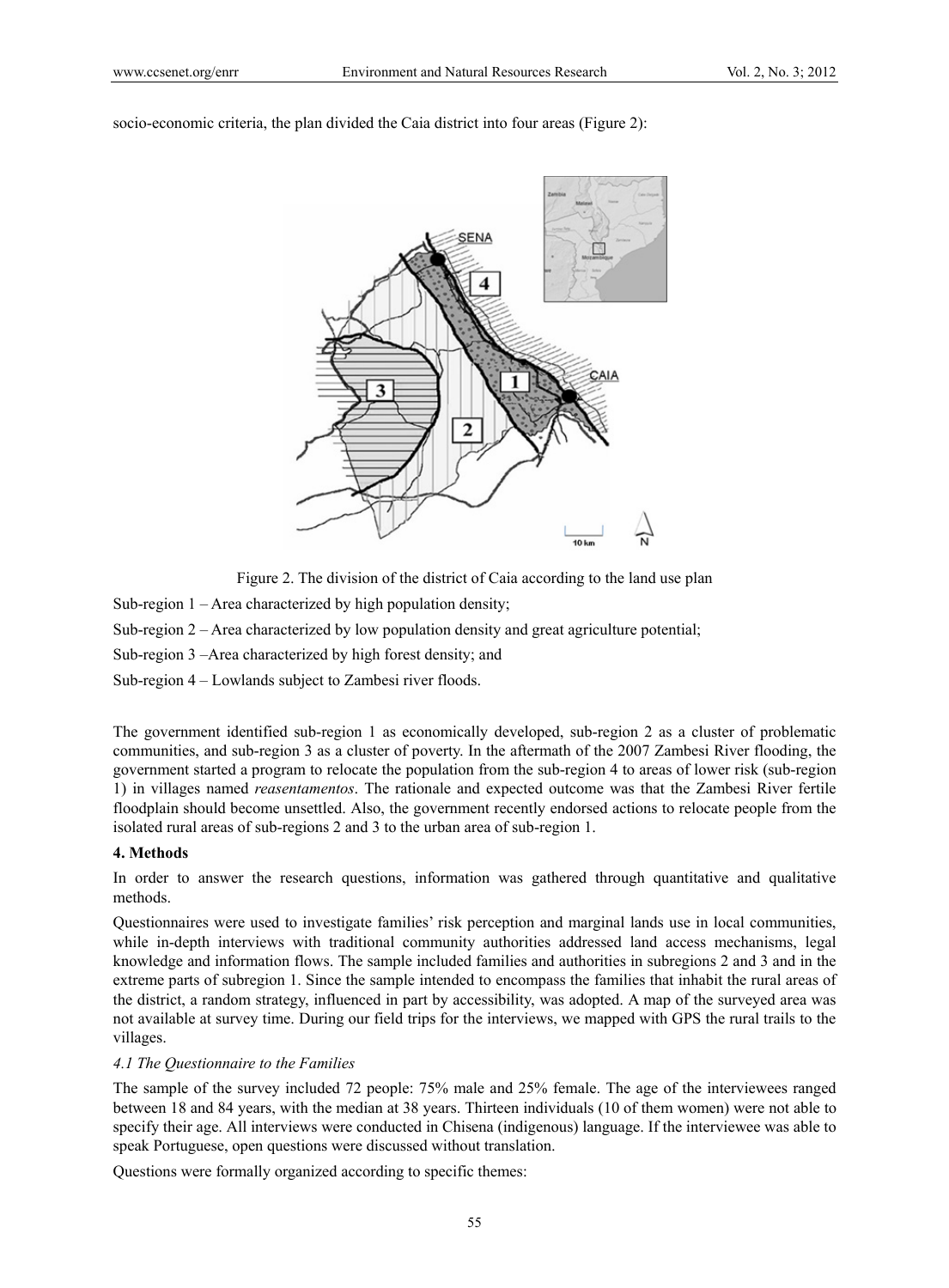1. Food production (information on family organization, agricultural yields and non agricultural activities that complement family livelihoods);

2. Food consumption (information on daily food intake and access to natural resources);

3. Food access (information on the type and amount of exchanges with the towns to acquire goods and commercialize the production );

4. Adaptive capacity of the families (information on the occurrence of agricultural calamities and strategies put in place by the families to cope with crisis);

5. Farmers' relationships with the land (information on spiritual values and land attachment).

The structure of the questionnaire is shown in Table 1.

The questionnaire presented both closed and open-ended questions. The form of the questionnaire was thoroughly reviewed by persons with years of work with Sena culture and tested with farmers to ensure the highest level of clarity.

|                    | Indicators                                         |  |
|--------------------|----------------------------------------------------|--|
|                    | Families organization                              |  |
| Food production    | Agricultural yields                                |  |
|                    | Non agricultural activities                        |  |
|                    | Daily food intake                                  |  |
| Food consumption   | Access to natural resources                        |  |
| Food access        | Acquiring goods and commercializing the production |  |
|                    | Life costs                                         |  |
|                    | Agricultural crisis                                |  |
| Adaptive capacity  | Strategies to cope with risk                       |  |
| Link with the land | Farmers' connections with land and forest          |  |

Table 1. Framework of the questionnaire

Families were surveyed in July and August, which are the months in which food availability is supposed to be the greatest since grains have just been harvested. Food consumption data were evaluated using the food consumption score (FCS) indicator (World Food Program, 2009). FCS was used as a proxy of the dietary diversity, energy and macro/micro (content) value of the food that people eat. The FCS is calculated from the types of foods and the frequencies with which they are consumed during a seven-day period. Each food group is assigned a weight on a scale from 0.5 to 4, reflecting its nutrient density. Food types considered and related weights included: cereals and tubers (2), pulses (3), vegetables (1), fruits (1), meat and fish (4), milk (4), sugar (0.5) and oils (0.5). Households were asked to recall the food types that they consumed in the previous seven days. Each item was given a score of 0 to 7, depending on the number of days on which it was consumed. Any summed food group frequency value over 7 was recoded as 7. The household FCS was calculated by multiplying each food group frequency by each food group weight and then summing these scores into one composite score. The household score can have a maximum value of 112, implying that each of food group was consumed every day for the previous seven days. The household score was compared with the following pre-established thresholds that indicate the status of the household's food consumption: poor food consumption (0 to 21), borderline food consumption (21.5 to 35), and acceptable food consumption ( $>$  35).

Since basic food is based on cereals, a basic carbohydrate sufficiency threshold was based on cereals production of the families. A theoretical self-sufficiency threshold was obtained by dividing the amount of millet, sorghum, rice and maize produced by the number of days and people in the family.

Family wealth was classified into three classes (high, medium and low) on the basis of the following set of indicators: income (meticais/year), number of persons per family (mean), number of cultivated plots *(machambas)*, cultivation of vegetables, cultivation of high-value cash crops, employment and payment of temporary workers.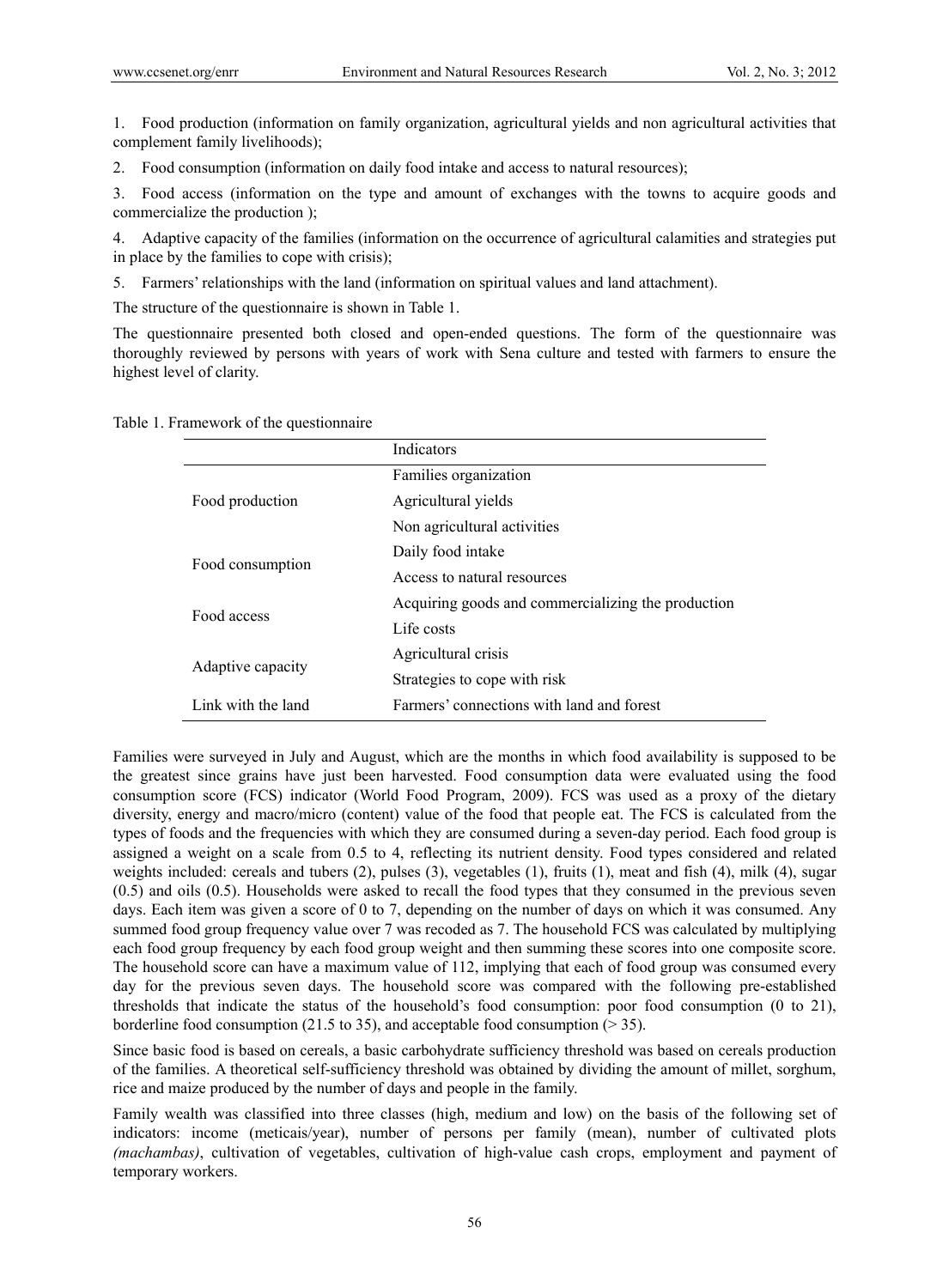Families' water access was evaluated on a three-levels scale (good, poor, scarce) using the following indicators: water source type (modern well, river, traditional well), water consumption (liters per day) and walking distance (hours) from the house to the water source.

#### *4.2 The Interviews to the traditional Authorities*

At least one traditional authority per regulado was interviewed. All interviewed authorities were male; in total 26 interviews (8 Regulo, 14 Saphanda, 4 N'fumo) were collected. Authorities, whose mean age was 57, were not able to speak portoguese since most of the regulos did not go to school education or completed only the third class.

Questions provided to the traditional authorities tackled three themes: the mechanisms of land access for the families, authorities' knowledge of the Land Law and the flow of information, within and outside the communities. In particular, authorities were asked for details about how land is requested and assigned, the source and nature of disputes in the neighbourhood about land, whether and how those were resolved and which parties were involved. The analyses of the data collected in the interviews to key informants were not subject to quantitative statistical treatment given the low number of interviews.

#### **5. Results**

#### *5.1 Livelihood Strategies*

The analysis of the rural families' livelihoods in the district of Caia revealed a complicated and delicate risk management system built on different sources of income and spanning over a wide territory that allows families to survive in critical times. Each family works on two or more machambas (median of 3 ha; mean of 3.8 ha per family, maximum of 6), usually fragmented in different locations. Diversifying machamba locations is a strategy that families adopt to respond to low and unevenly distributed rainfall. One machamba is set close to the house, between 5 and 30 minutes walking distance from the houses, the others are located around one hour away with some up to 2 hours or more from the houses, in the lowlands (*baixa*). Fields set in the lowlands tolerate periods of drought because they collect all the water available in the watershed. The baixa produces about twice as much food as the rain-fed machamba. In the lowlands families are able to grow cash crops, including vegetables, sugar cane, and rice. In the rainy season, the lower machamba is completely flooded but the higher machamba keeps producing. Basic foods in all families are sorghum or millet porridge. Taking into consideration the sole cereal quantities available to the families, assuming for all the family members the same quantities and a daily necessity of 0.5 kg/cereals/person, 51% of the families cannot guarantee adequate food consumption. FCS scores for the families are shown in Table 2. Results indicate that most people's food consumption is considered "borderline" according to international standards. Mozambique is below the recommended minimum daily calories intake of 2100 per person (1919 cal) and falls below the recommended minimum daily proteins intake of 52 g per person (38 g).

|  | Families (%) FCS score |      | Description                                         |
|--|------------------------|------|-----------------------------------------------------|
|  | 11                     | < 21 | poor food consumption                               |
|  | 66                     |      | $\le$ 21.5 and $\le$ 35 borderline food consumption |
|  | 23                     | > 35 | acceptable food consumption                         |

Table 2. Food consumption scores

Remarkably, a sort of fatalism emerged in all the interviews, a mix of pride and resignation as proven by the statement: "From hunger it is not possible to escape". Indeed, since a successful harvest basically depends on chance (i.e. on rains availability and lack of locusts' attacks) and successful risk management strategies, no one can assure people that they will have greater chances or a better land in another location. Of the families interviewed, 76% declare that they have completely lost a harvest at least once. The main causes of harvest loss are drought (86%) and locust invasions (72%). Maintaining different machamba locations is also a strategy against unpredictable locust swarm random attacks. Families carefully decide how to distribute investments among the attainable possibilities to face the uncertainty inherent in subsistence production (i.e. crop failure, drought, locusts, etc). Families face the choice between investing more or less labour in soils that will yield bumper crops under optimum conditions and sowing drought soils that assure production, but do not yield in quantity. Basic widespread cultivated crops are sorghum, millet and maize; millet is a drought resistant crop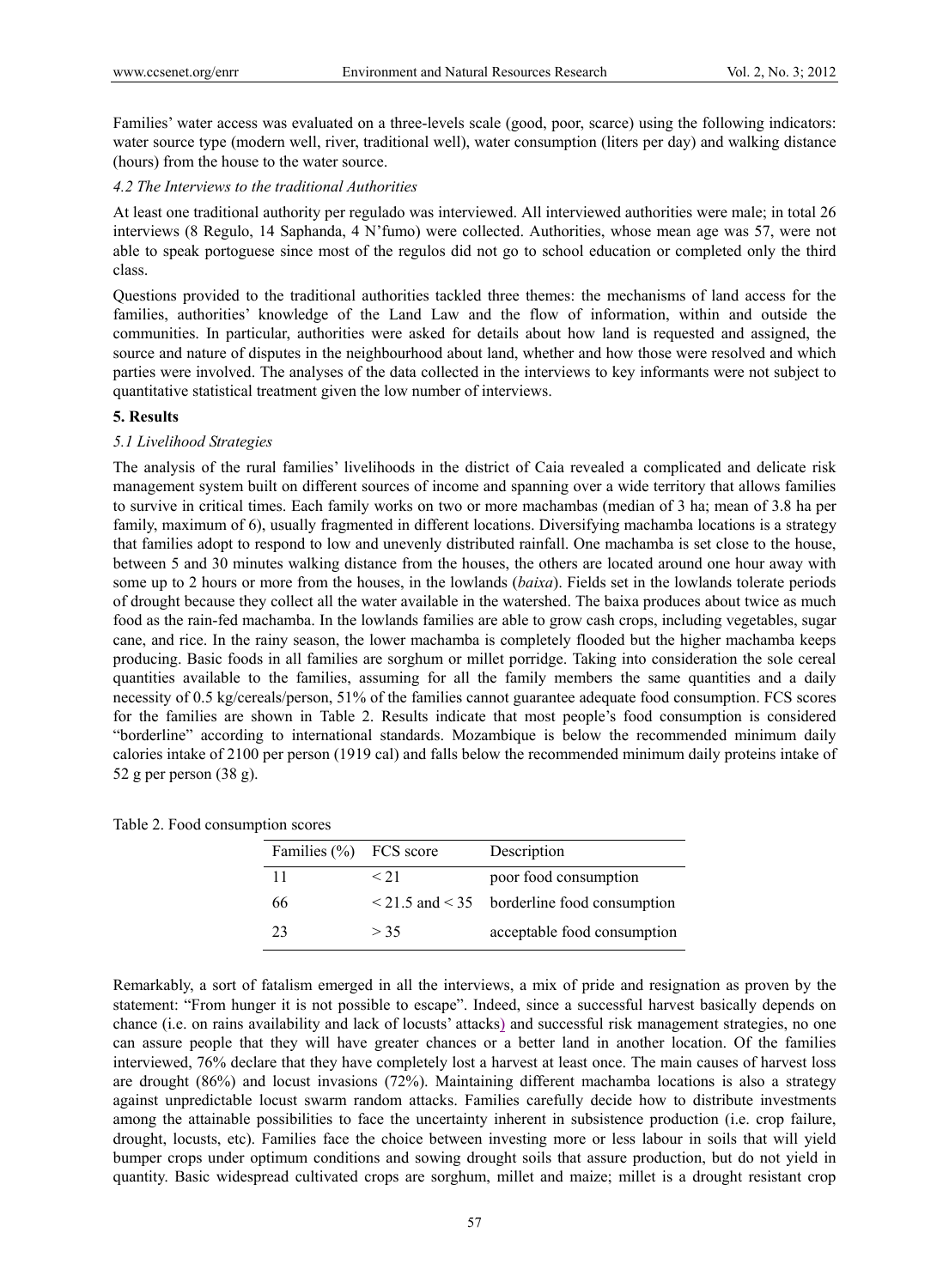while sorghum provides greater yields. Sorghum does not suffer drought periods but birds heavily affect it.

The wealthy families have more than two spatially distributed machambas with crops allocated proportionally. In these families, men have their own machamba where more than 5 seasonal workers are usually employed to cultivate high value crops (i.e. not directly used by the family) that are primarily intended for sale (Table 3). The wives cultivate their machambas associating maize and sorghum. An additional smaller machamba is cultivated with vegetables for the family subsistence. A total production equivalent to 20-30.000 meticais/year is still well below the international poverty line, but nevertheless sufficient to meet basic needs.

| Proportion of families growing the | High value crop | Market price                              |
|------------------------------------|-----------------|-------------------------------------------|
| high value crop $(\% )$            |                 | $(1 \text{ metical} = 0.0363 \text{ US})$ |
| 89                                 | Sesame          | 20 meticais/kg                            |
| 18                                 | Cotton          | 6 meticais/kg                             |
| 21                                 | Peanuts         | 15 meticais/kg                            |

Table 3. High value crops, primarily intended for sale, cultivated by the farmers in Caia district

Medium income families cultivate sesame and maize together, and an additional machamba is left for sorghum (or sorghum/millet) and/or for cotton. The poorest families cultivate only subsistence crops, i.e. sorghum and maize. Adopting this rationale for classification, the vast majority of the families fall in the lowest class of subsistence livelihood (70%) while only 11% of the families live in relatively wealthier conditions and the remainder 19% bears an intermediate status.

Migration is a strategy adopted during difficult periods. 35% of the interviewed families migrated from other villages, either from other parts of the district of Caia or from contiguous districts, looking for water sources and fertile land. People in the interior declared that they came looking for new machambas; in the corridor, people affirmed that they migrated searching for water sources. Of all the visited communities, 25% were found to have access to a functioning and easily accessible well and 39% do not have access to a well. The remaining 36% have a well but it does not meet their needs: half of these wells suffer from salted or polluted water and the other half are difficult to access. In particular, in the interior villages where the problem of water scarcity is particularly severe, women need to walk more than three hours to reach a water source. In the villages close to the corridor, wells do not have sufficient yield capacity to satisfy population needs and people queue for about two or three hours to collect water. Mean consumption per capita in the visited villages is 10 liters per day. Family access to water is shown in Table 4, as a weighted sum of three factors (category of water source, water consumption and water accessibility).

| Table 4. Access to water: category of water source, water consumption and water accessibility |  |
|-----------------------------------------------------------------------------------------------|--|
|                                                                                               |  |

|        | Water source                                  | Daily water usage<br>per capita | Walking distance to<br>water source | Families $(\% )$ |
|--------|-----------------------------------------------|---------------------------------|-------------------------------------|------------------|
| Good   | Functioning well                              | $>$ 20 L                        | $\leq$ 30 minutes walking           | 56               |
| Poor   | River and lagoon                              | $10 - 20$ L                     | $>$ 30 minutes and $<$ 1 hour       | 25               |
| Scarce | <i>Traditional</i><br>well<br>(high acquifer) | < 10                            | $>1$ hour                           | 19               |

With respect to gathering wood, 80% of the families living in the interior collect wood in the machamba or in the vicinity of the house. All the families living in the villages close to the corridor walk three to four hours to a harvestable forest since nearer forests have been overexploited.

Sesame is sold directly to freight brokers. Only sorghum, which is rarely sold, and maize are commercialized directly in the farmers market in Sena. All families that cultivate cotton sell it directly in the field to the CAN (Companhia Algodeira Nacional) of Sena that fixes the price of cotton and provides farmers with seeds and chemical treatments. Farmers also receive technical assistance from the factory with consultants periodically visiting the fields. Only 10% of the families interviewed receive technical assistance from the government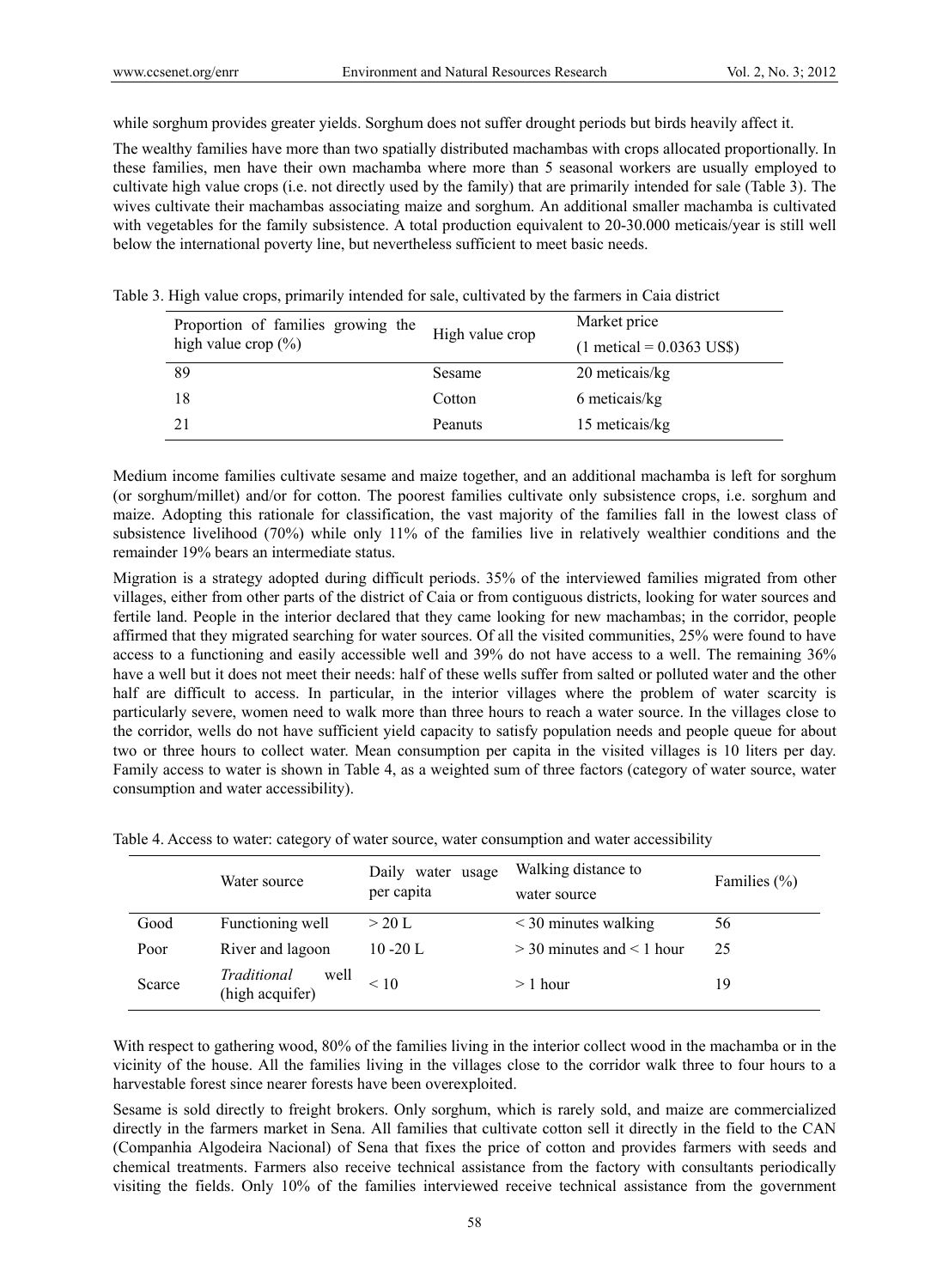district consultants, both in agricultural activities and in cattle breeding.

#### *5.2 Land Access*

All older authorities (> than 40 years old) have three or more wives (the maximum found was 7), a number that is above the average value: in fact one or two wives compose 86% of the families.

None of the authorities have been elected; they inherited the position. Only two are authority "of trust", that means chosen by their regulo because of their knowledge, wisdom or correct conduct. All the visited aldeias were created in the colonial era. The problems that the authorities face in their community are mostly familiar, that means problems related to alcohol abuse and marital distresses. The hierarchic structure-Regulo, Saphanda, N'fumo-is always respected in information transmission and in decision-making.

Authorities have personal counsellors. Moreover, comprehensive councils meet once or twice a month; ten to twenty persons form them and they meet assess the community "behaviour". They also have administrative tasks, like the transmission of information from the municipalities of Caia and Sena to the rural population.

The *talhao*, the land plot on which people build their house, is given to the youngsters when they marry and they form a new family. The only responsible for the decision is the father that assigns a land to the son and then informs the authority of the decision taken. Only in the regulados that include the settlements close to the corridor the dimension of the talhao depends on the composition of the family. Not surprisingly, these are the regulados that are experiencing immigration from people looking for land. In the regulados in the interior part of the district land abundance is not a problem hence the regulo does not intervene in the decision. When a land is disputed, the authority looks for "signs" that could indicate who the legitimate "owner" of the land is.

There are only two forest concessionaires in the district. Consultations for the DUAT were performed in one meeting only and attended by community leaders (traditional chiefs, local party leaders) and a limited number of 'community representatives'; it was not clear whether and how those people really represented the community in question. The boundaries of the concession request were indicated on maps or in conversation but never verified (walked) during the consultation. Authorities completely ignore the rights the land law assures to local communities when negotiating with timber companies. The M'fumo Reici Gino stated the meeting with the community, in 2007, ended with the promise of a new school, never fulfilled. No document was signed between the concessionaire and the community. All registered "negotiations" ended with short-term returns, often personal for the Regulo and the participants to the meeting. The authority Saphanda Kofe complained that the timber industry sometimes enters in his regulado and cuts trees: "They gave us things to do the ceremony and they left". The Regulo of Chatala declared that the concession of the timber industry within is regulado is 50 ha; actually it is about 2500 ha.

Despite being the majority of the workforce in rural lands, women were not involved in the consultation processes. Provisions of consultation records concerning benefit-sharing, time-bound targets or measurable indicators of progress could not be found, nor do proposed or effective sanctions exist in case of non-compliance of the concession. In practice, several agreements between communities and investors involved one-shot decision with few people from the community that accepted very small payments (a grain mill, a local shop) compared to the value of the forest concessions "acquired" by the investor.

## **6. Discussion and Conclusions**

The first assumption I explored is that investors acquire the use of marginal or unused lands that in this way increase their productivity and utility. This study showed that in the district of Caia what is superficially considered by the government unused and marginal lands is in fact the land that allows people to sustain their complex livelihoods. Rural people have developed a complex system of life risk-management that requires a wide territory to sustain a subsistence economy. At territorial scale, the results did not identify clusters of poverty or wealth. In the Caia district, successful livelihood strategies highly depend on families' personal strategies to cope with risk.

Consistent with the government analysis, this research did show that in the inner part of the district there is a lack of or an insufficient access to basic infrastructures such as roads and water wells. Migration flows caused by environmental drivers are clearly emerging, as described in section 5.1. As expected, people displace in search of water from the inner areas towards the corridor; in some areas of the interior of the district, in fact, women need more than three hours to reach a water source. This study highlighted an emerging migration flow: people return to the mato in search of new machamba to cultivate. As a consequence of new people migrating from the interior, access to resources in the corridor (water, land and fuel) is becoming difficult. Women walk for four hours to reach the forest to get wood, queuing time at the water wells is on average one hour, and fertile machamba are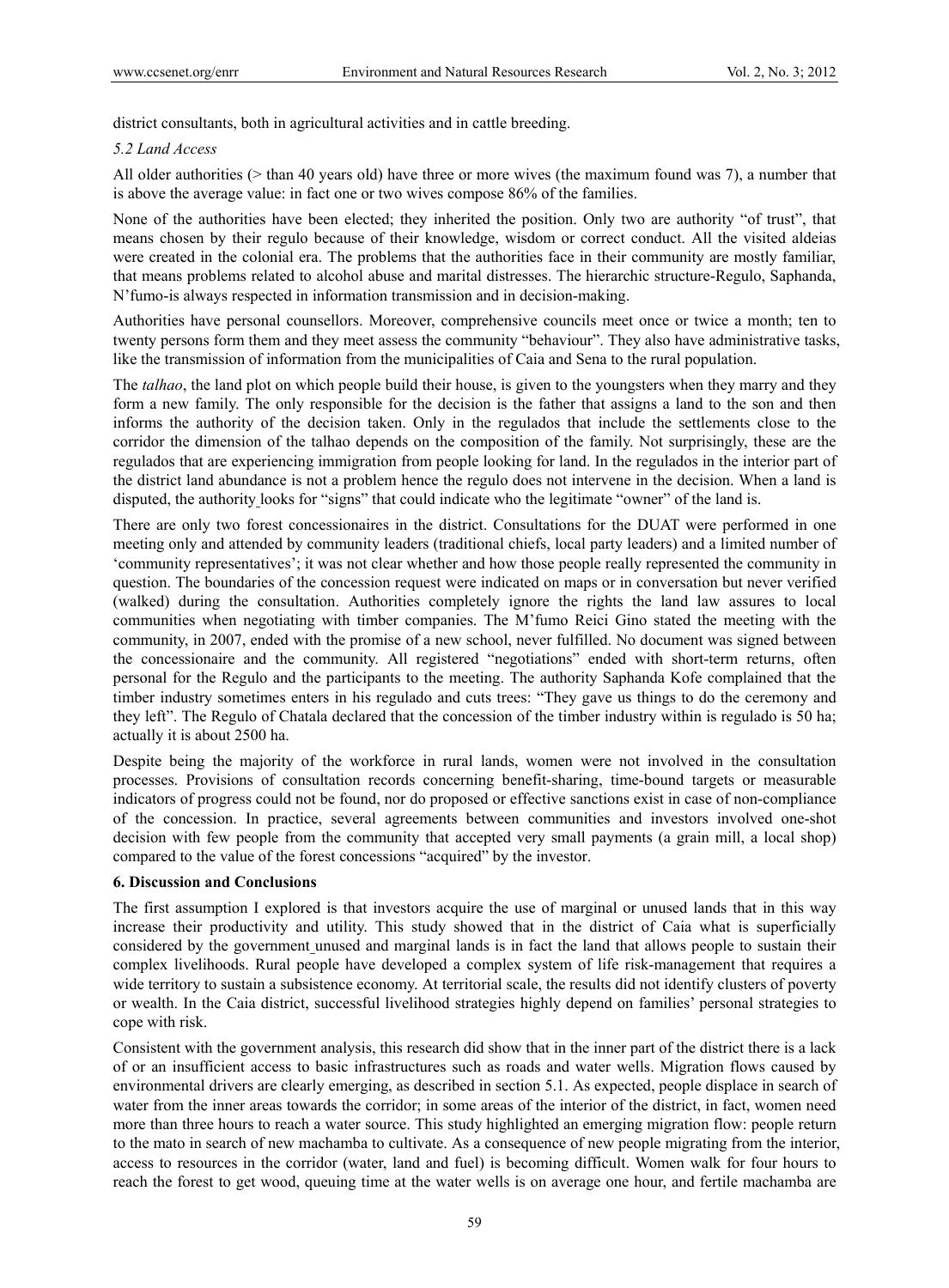becoming scarce. It is strongly recommended that access to natural resources should be an absolute priority for the land planning policy in the area; the objective of reallocation of people in the corridor to assure them a better life will fail completely if it won't be coupled with projects of forest restoration and water sources protection.

The second assumption is that the mandatory community consultation process established by the 1997 Land Law paves the way for investors' access to land while protecting local land rights and improving life conditions. The research described the mechanisms of land access of the rural communities of the district of Caia and found that are all based on customary law. This study showed that the communities are totally unprepared to negotiate with emerging land investors since awareness of their rights under the land law is very weak. Much of the Regulos do not know the Land Law because till now land was more than enough for everyone in the mato. Shortcomings in the design and implementation of the community consultation process have been reported in the literature (Durang & Tanner, 2004; Johnstone et al., 2004; Norfolk & Tanner, 2007; Chilundo et al., 2005) and the results do not indicate a better situation. Hanlon (2002) claims that so far communities do not understand the value and potential of their land. In the district of Caia, communities which have been 'consulted' and come to an agreement often have no understanding that they are giving up this land permanently, and they have no understanding of the value of what they are giving away. The actual "negotiation model" is a new trap for local communities that receive a grain mill for many hectares of their land. There is a very modest history of state-encouraged open 'consultation' or 'participatory' democratic engagement in rural Mozambique, while the dominant model is a command hierarchy. If the explicit purpose of law is to protect and serve local communities, this does not seem to be the path to achieve that.

The livelihood analysis coupled with the qualitative analysis carried out with the authorities put in evidence that the dispersed setting of the hamlets is not the cause of poverty, but on the contrary the pattern of families' livelihoods that allows them to survive. Moving people from the "wide" territory will not remove the main obstacles to development as claimed by the government. The results show that the current policy is not addressing the real causes of poverty. The actual constraints that the people living in the rural areas are facing: insufficient access to basic infrastructures and insufficient information and support by local authorities. Farmers in the interior seem to have been abandoned by local authorities, not only because they are not intervening in the land deals negotiations: evidences are based on the concrete difficulty to access urban markets, the relations between producers and traders and farmers' (dis)information on how markets operate, including price fluctuations.

Access to urban markets is crucial to increase incomes for rural and peri-urban producers: although the entire inner district commerce gravitates around the city of Sena, the road network to reach the interior is in very poor conditions and roads become impassable in the rain season. The relationship between producers and traders, in particular in the cotton sector, has not changed significantly, even since colonial times. As in the 1930s, during the monopolistic regime of the CAN (Isaacman et al., 1980) the factory imposed prices outside market rules. The price of cotton has drastically dropped in the last years and is currently around 5-6 meticais/kg. As a consequence, many farmers abandoned the cultivation of cotton and shifted to growing sesame that is sold at 20 meticais/kg. The cost of agricultural products is directly proportional to their energy intake from the soil (Dorigatti 2009, int.) and the market considers sesame as a high nutrients uptake. This means that sesame cultivation is highly rentable because theoretically these returns can last few years due to the rapid depletion of soil fertility. The situation deserves particular attention from agricultural authorities. Sorghum, the crop that the mayority of the families has decided to cultivate, is taking a lot of energy from the soil and Caia farmers may soon face a long-term crisis caused by soil fertility decrease due to thoughtless short-term decisions.

Farmers are totally vulnerable since they are not making informed decisions on what to cultivate, how to cope with climate variability, or how to choose products based on market price fluctuations. These results are relevant in the evolving context of large-scale land investments. Unless the negotiating position of smallholders in market relations is improved concurrently with access to required technical expertise and inputs, and enhancement of land and natural resources for agricultural and off-farm activities, increased market interaction and commercialization can actually lock people into unreliable short-term survival type strategies at the expense of long-term livelihood security and response capacity. Even if accurate data on land concessions are not available due to their political sensitivity, the fact that policy is not addressing the consequences of land acquisitions in the inner part of the district is becoming increasingly evident. The actual "negotiation model" emphasises one-off compensations for loss of land rights rather than long-term benefit sharing. Consultation nowadays is really just (under)selling land. As consultations are considered by the State land administration to be the key and sufficient mechanism for protecting land rights, the reality is worrying. Protecting existing rights in practice and making them work in favour of an equitable and sustainable model of development remains a challenge and takes on